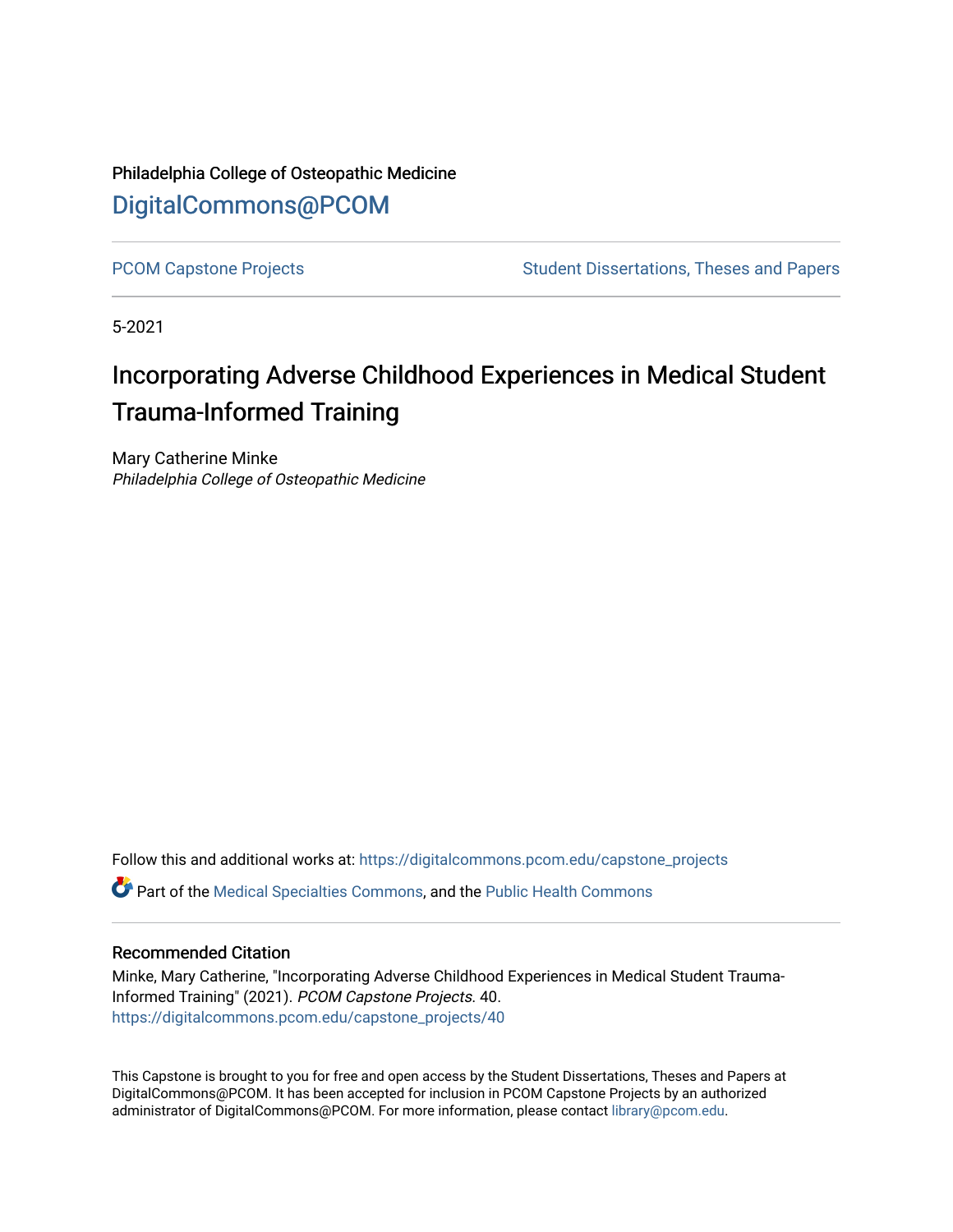Philadelphia College of Osteopathic Medicine Graduate Program in Biomedical Sciences School of Health Sciences

### **Incorporating Adverse Childhood Experiences in Medical Student Trauma-Informed Training**

A Capstone in Biomedical Science -Public and Population Health Leadership

By Mary Catherine Minke Copyright 2021 Mary Catherine Minke

Submitted in Partial Fulfillment of the Requirements for the Degree of Master of Science in Biomedical Sciences, Public and Population Health Leadership Concentration May 2021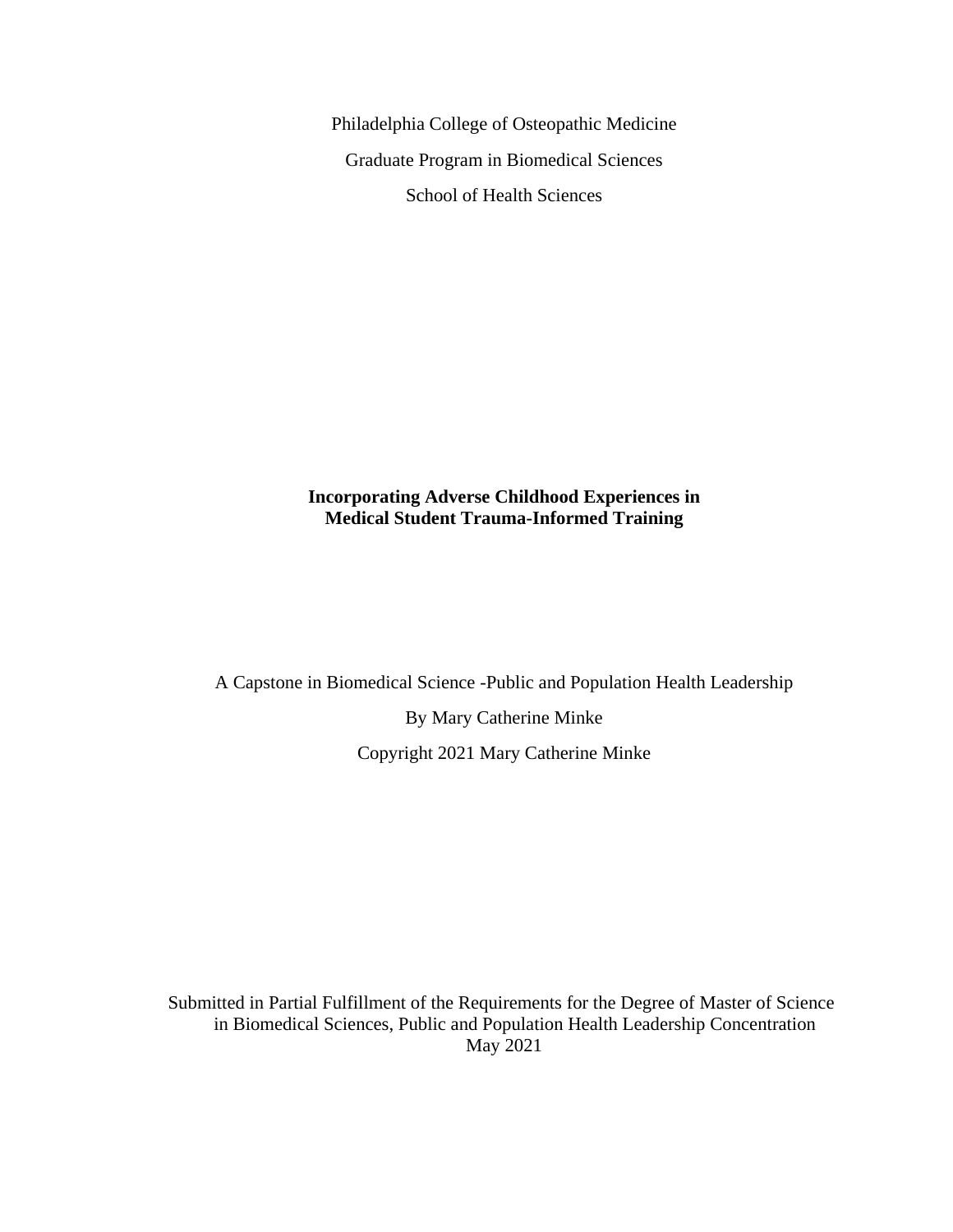## **ABSTRACT**

One of the emerging fields in public health has become how behavior and personal experiences shape the health experience. Particularly, there is interest in understanding how the environment that one lives in changes one's biology, causing disease, and how interventions can combat this change. A 1998 study conducted by the CDC and Kaiser Health first characterized negative household environments that suffered from dysfunction or abuse and showed how this could be a leading cause of death in adults (Vincent, et al., 1998). Researchers termed these Adverse Childhood Experiences (ACEs). Since that time, additional studies have found that those who suffered from one or more ACEs had increased chronic health issues, mental illness, and substance misuse (CDC, 2020). Studies have also shown that patients who suffer from trauma who visit a doctor with training in ACE and trauma-informed care are more likely to have fewer ER visits, hospitalizations, and repeat physician visits to manage chronic issues. (Felitti  $\&$ Anda, 2014). Physicians must have knowledge and training surrounding ACEs and trauma to increase trust in the physician-patient relationship, increasing communication. (Stewart, 1995). Since the idea of ACEs is relatively new, research shows physicians are less likely to be exposed to this concept, and additional studies have found that physicians were less likely to have experienced an ACE themselves (Stork, Akselberg, Qin, & Miller, 2020). While education and training around this topic should occur at all medical education levels, medical students must be exposed to this early on in their careers. Additional research around physician communication has shown that medical students who participated in programs centered around these skills had greater communication and empathy later in training than their counterparts who did not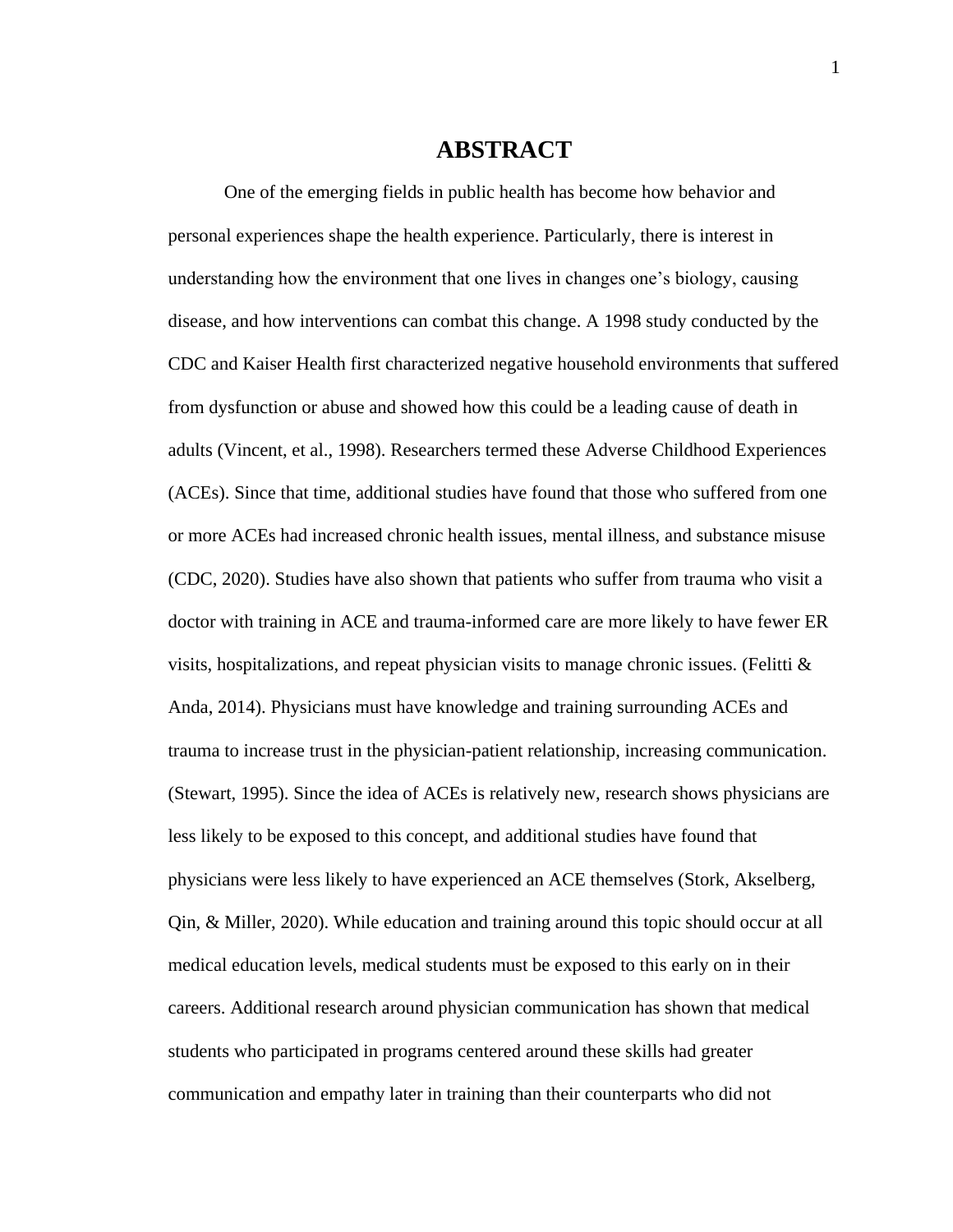participate (Joekes, Noble, Kubaki, Potts, & Llyod, 2011). Similar ACE programs are beginning to be implemented in various forms around the country. Early qualitative measures show that students appreciate knowledge around this topic and have some increase in knowledge around the topic. A professional development program could increase knowledge around this area, increasing trust in the physician-patient relationship and reducing ACE-related health complications.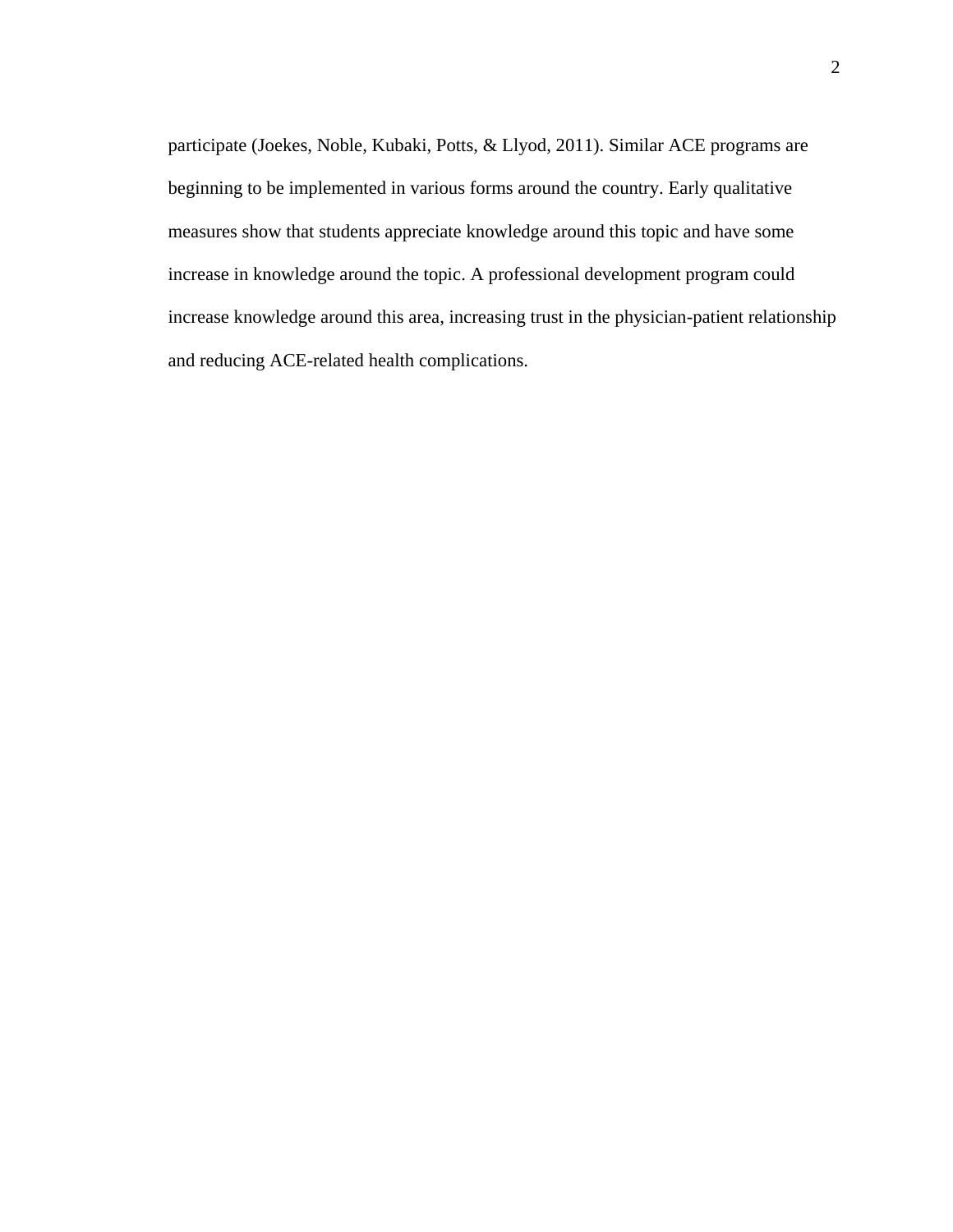# **INTRODUCTION**

Since the 1990s, there has been increasing interest and research around the idea that traumas in early childhood can play a role in future health outcomes. In 1998 the CDC and Kaiser Health completed a large cross-sectional study that showed a link between childhood trauma and preventable disease and early death (Vincent, et al., 1998). Researchers labeled these Adverse Childhood Experiences (ACEs). Since that time, there has been extensive further research to understand the nature in which ACEs impact health and in what ways can physicians and public health officials intervene. Physicians are a key element of the public health team and can address some of these issues. Two essential public health services are building a diverse and skilled workforce and increasing effective communication to educate and inform the public (CDC, 2021). By increasing physician training around the concept of ACEs, trauma-informed care, and diagnostic tools to screen patients who might be suffering from certain types of traumas, consequences from ACEs could be minimized, and patients could receive more effective care. This is a call for action is timely given the COVID-19 pandemic and its challenges presented to a variety of families, including already disadvantaged families (Tomaz & Castro-Vale, 2020). Some physicians have already called for greater trauma-informed care training to help better navigate complex patient issues (Sciolla , Eckstrand, & Potter, 2016)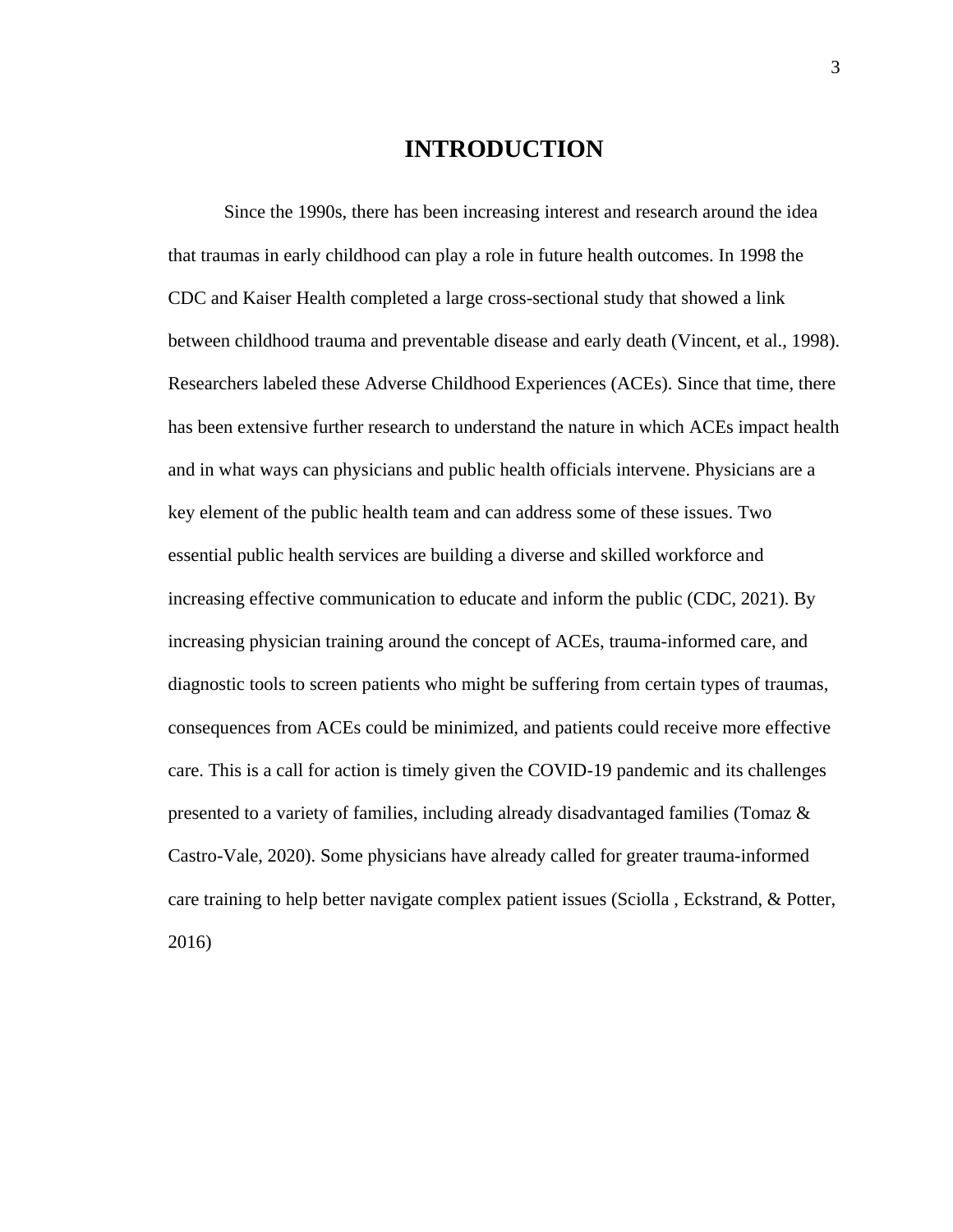# **BACKGROUND**

#### **Adverse Childhood Experiences**

What exactly are Adverse Childhood Experiences (ACEs), and how do they contribute to physician-patient interactions and health outcomes later in life? ACEs are any traumatic event that leads to long-term negative consequences. The CDC (2020) classifies these experiences as occurring before 18 and falling under three categories: abuse, household challenges, and neglect. Abuse ranges from physical, sexual, and emotional abuse in and out of the home. Examples of household challenges include parental violence, substance abuse, mental illness, divorce, or incarceration that a child might have seen a family member suffer. Neglect consists of emotional and physical neglect that a child could have suffered (CDC, 2020).

For their initial study, CDC/Kaiser mainly interviewed white and middle/upperclass people. Additional research was conducted to expand understanding of these factors in more diverse racial/ethnic populations and varying sociodemographic populations. Philadelphia has been an area where ACEs have been studied, and interviews with participants in studies conducted in Philadelphia expanded the CDC classification of ACEs based on their stories (Cronholm, et al., 2015). The study included 1,784 participants, and according to surveys conducted in this study, 7/10 Philadelphians had experienced an ACE, and 2/5 had experienced four or more ACEs (p<0.001).

The CDC classifies the risk of developing a chronic condition linked to four or more ACEs (CDC, 2020). There has been research in various specialties that have shown some sort of link between ACEs and chronic conditions, such as sexual assault and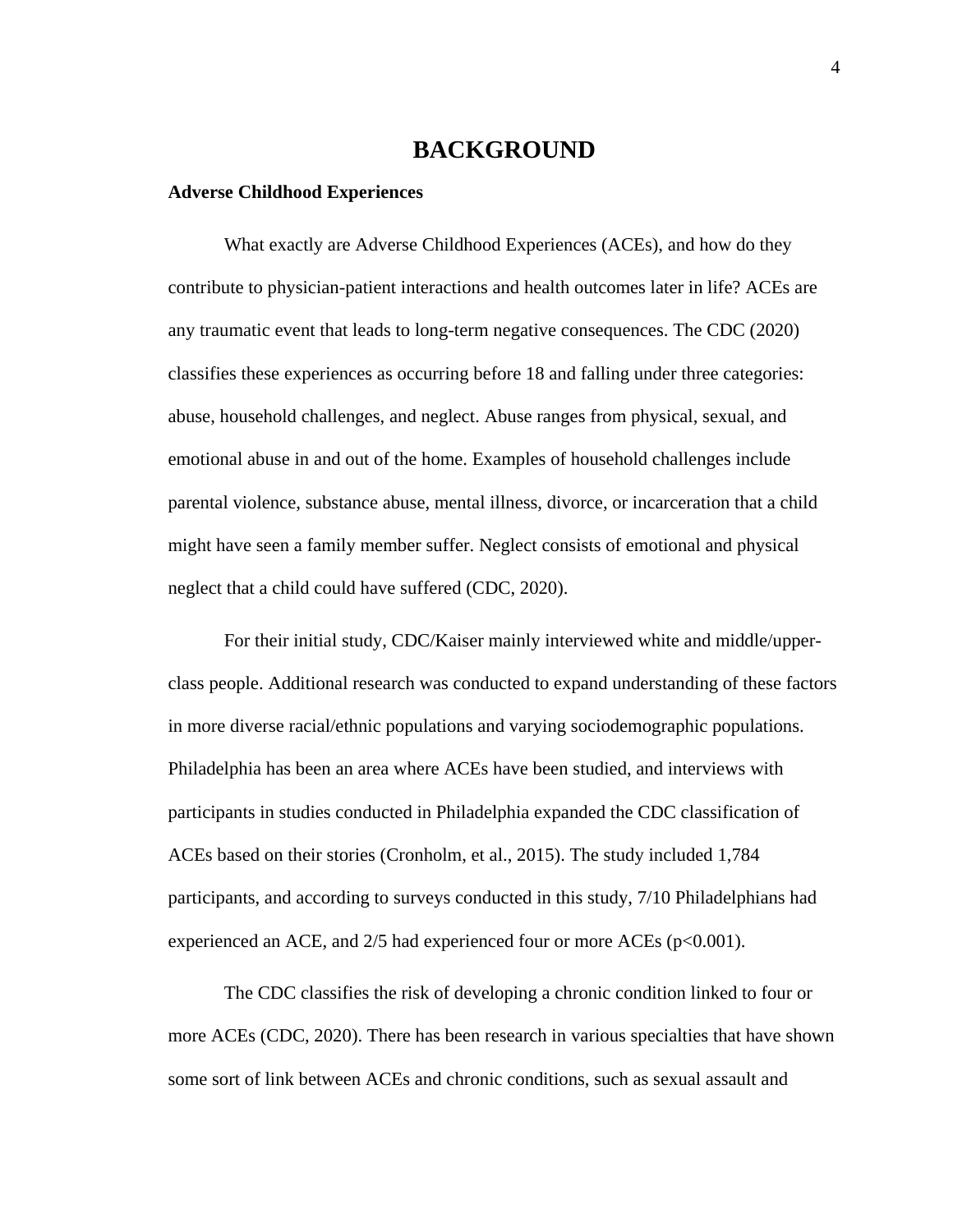obesity, exposure to smoking, and lung disease (Boullier & Blair, 2018). The CDC has even developed a pyramid model to illustrate better how ACEs can lead to chronic health conditions over the life course (CDC, 2020).



Influence Health and Well-being Throughout the Lifespan

**Figure 1.** ACE pyramid model, Source: CDC. Used with general authorization permission

Research has now begun to understand the biological mechanism of action that could be causing these chronic conditions. There has been some evidence to suggest that toxic stress alters biological mechanisms, increasing allostatic load, accelerating the aging processes (Boullier & Blair, 2018).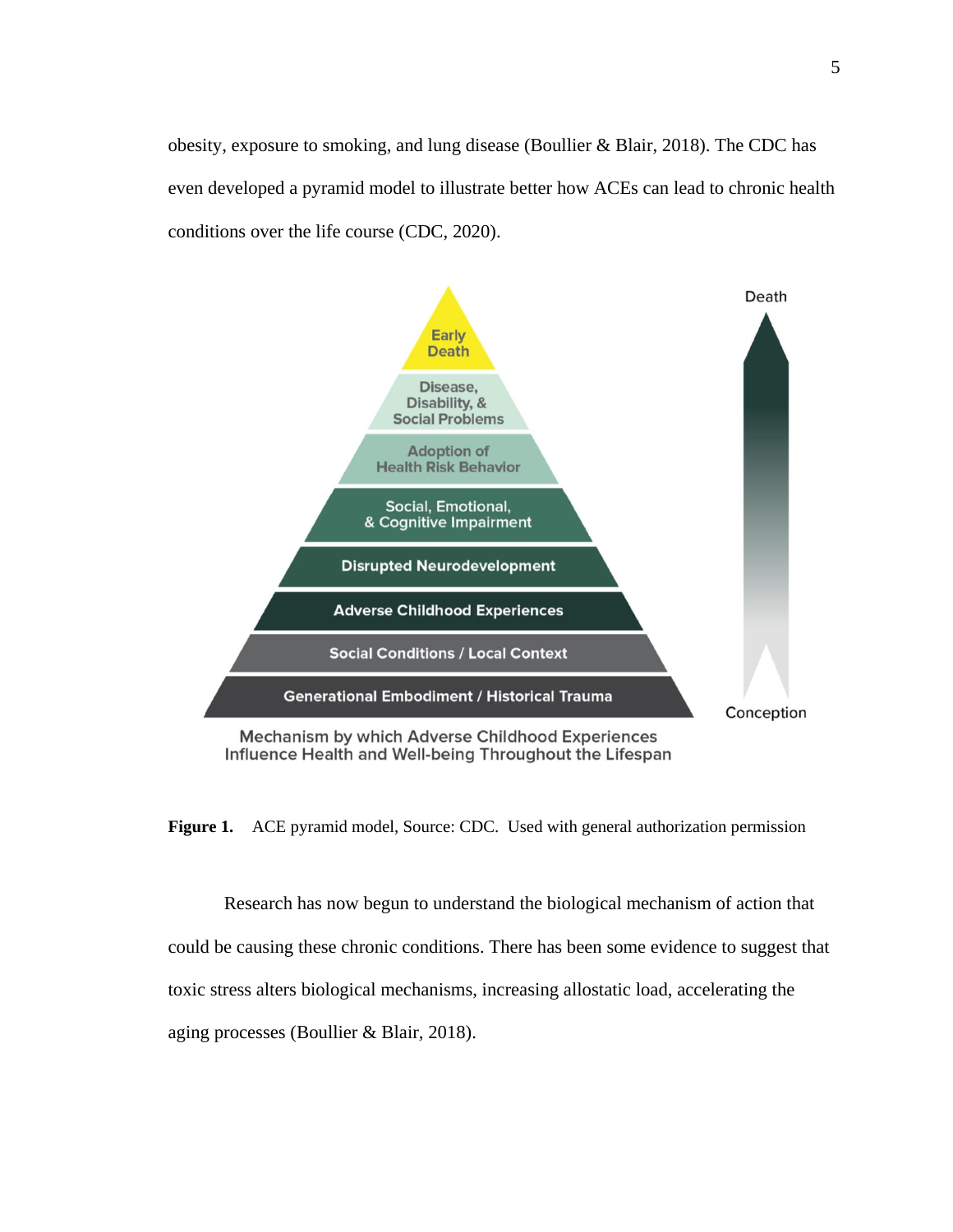On a behavioral and social-emotional level, certain types of trauma can lead to decreased trust in personal relationships and institutions, such as healthcare. (Birkhäuer, et al., 2017). Those who have suffered from betrayal trauma, such as sexual assault, partner violence, or violence in the home are less likely to trust physicians and exhibit medical nonadherence. Women are at greater risk of suffering from betrayal trauma (Klest, Tamaian, & Boughner, 2019). Additionally, those who have decreased physician trust or lack of a relationship with a primary care provider are more likely to have repeat emergency room visits and hospital admissions for the same chronic health conditions (Felitti & Anda, 2014).

#### **Physician-Patient Communication**

Empathy, trust, and connection are some of the core components that lead to a successful physician-patient relationship. At the heart of these components is effective communication, which leads to a better understanding from both parties. Effective communication has been shown to lead to increased patient satisfaction, including a better understanding of medical conditions and greater adherence to medical treatment (Birkhäuer, et al., 2017). Meta-analysis has shown that physicians who participate in communications training score better on the communication portion of board examinations and are more skilled communicators than their colleagues who did not receive such training (Stewart, 1995). Given that a large percentage of the population suffers from some ACE, including trauma-informed care into communications training is vital. There are three elements in trauma-informed care practice: recognizing the prevalence of trauma, understanding the trauma affects everyone, and putting knowledge of trauma into practice (Substance Abuse and Mental Health Association). A brief survey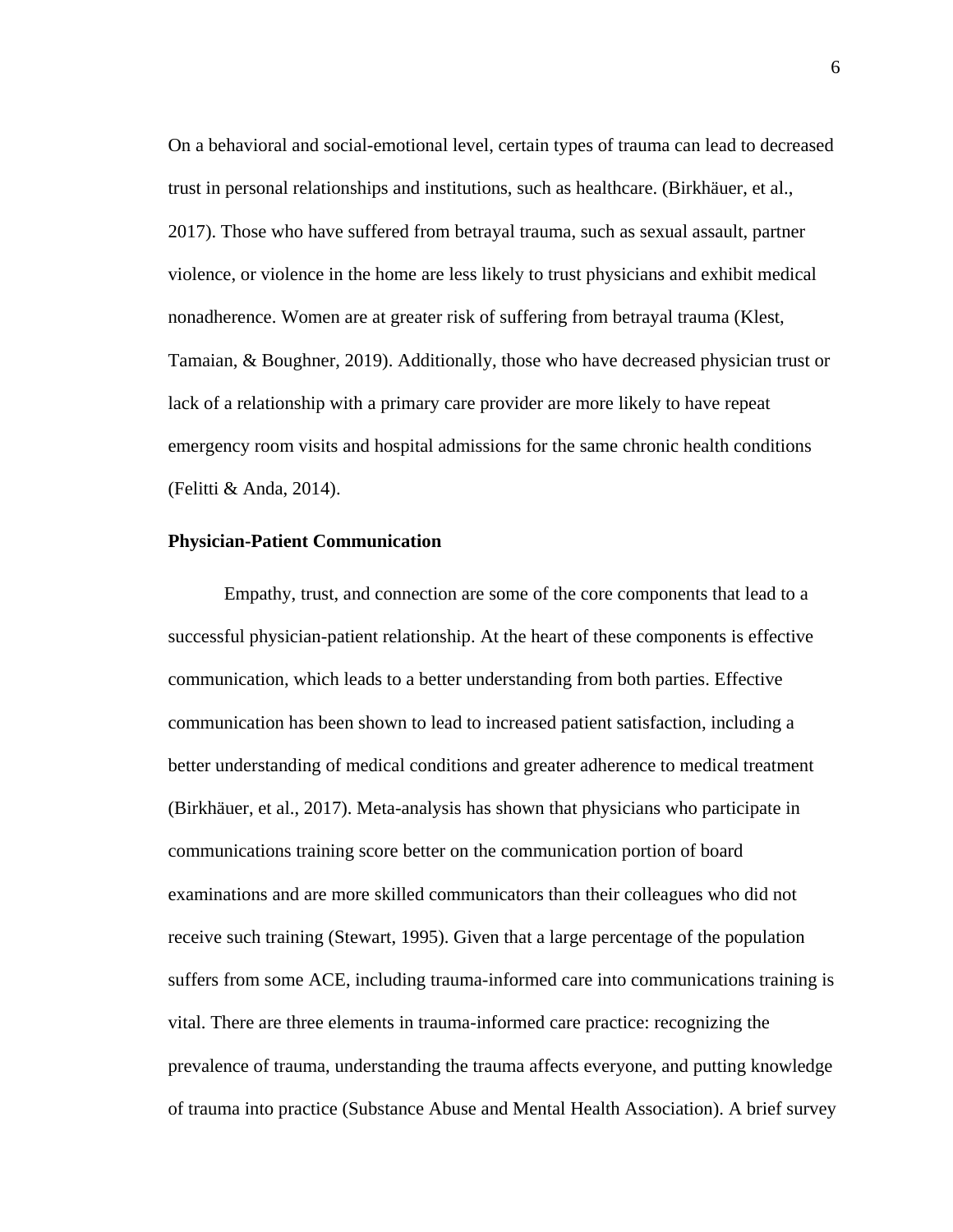conducted among 226 general practitioners in a Michigan community hospital showed limited understanding of ACEs, and the study showed few physicians to have suffered from an ACE themselves (Stork, Akselberg, Qin, & Miller, 2020). There also was limited knowledge around screening tools for patients and strategies for dealing with patients who had suffered from ACEs.

This capstone will investigate the few programs that have been initiated early in medical education, at the medical school level to address education regarding ACEs and trauma-informed care. It will compare findings and recommend strategies for the development of future programs.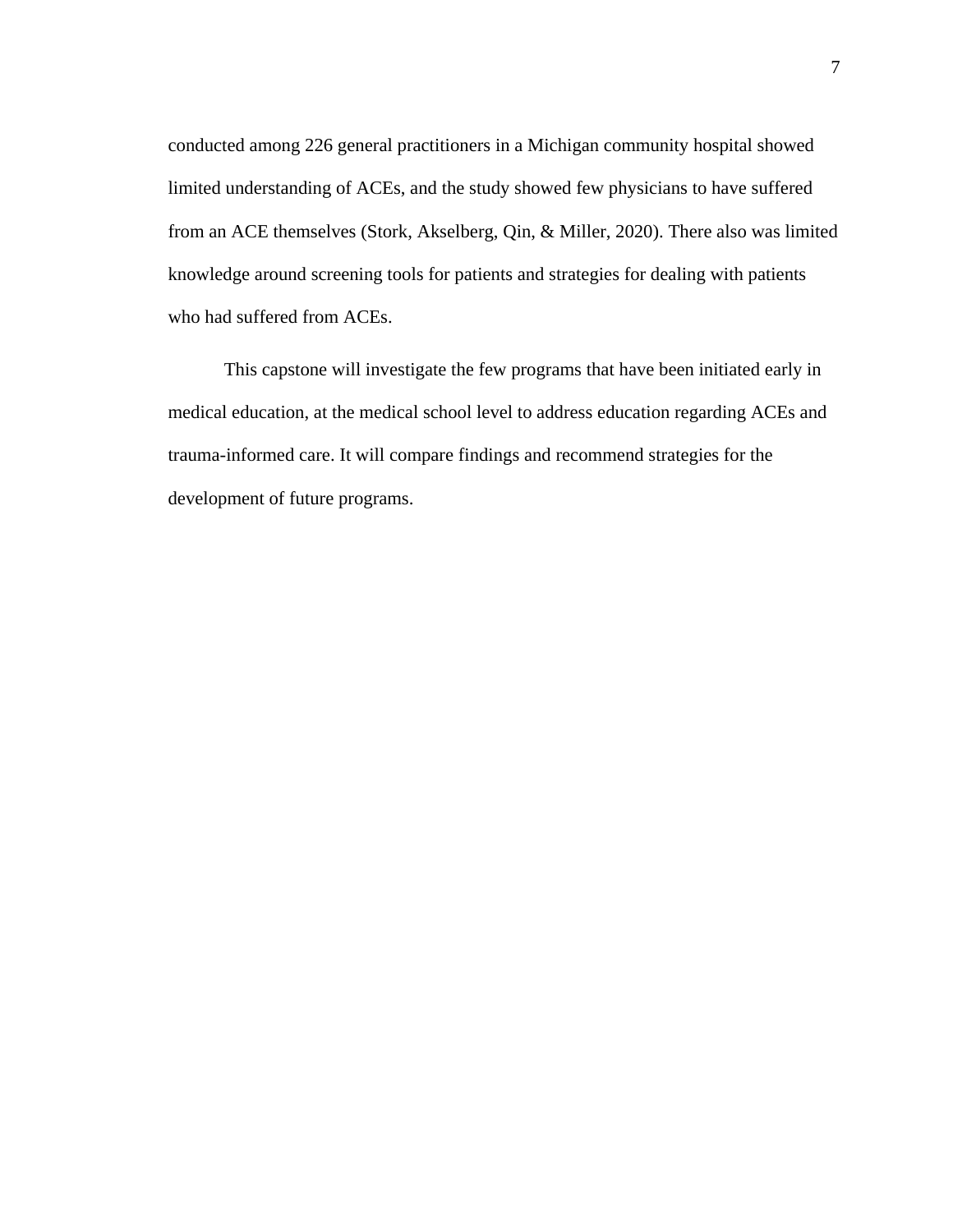# **RESEARCH STRATEGIES**

Research around the topic was collected using PubMed and Google Scholar. The phrases "trauma-informed training ACE," "Physician communication programs," "professional development medical students," "adverse childhood experiences," and "physician-patient trust" were typed into the search box to yield results. Studies were selected that included some sort of physician communication training program that also educated around the topic of ACEs and included some quantitative measures that showed the program's effectiveness. Studies were limited around this topic, so all studies at the medical school level that included communication training around ACEs were included. Additionally, studies that focused on trauma-informed care that acknowledged the health consequences of trauma but didn't explicatively state ACEs were included.

Summaries are drawn from each study and are broken into study accordingly. Key points included a focus on the type of education received, including the content that was presented to students. It will also compare and contrast the differences in the training and highlight areas of strength and weakness where future programs could improve upon. The focus is to show these studies in a digestible format for public health officials and medical educators who wish to create programs of their own to educate around this topic.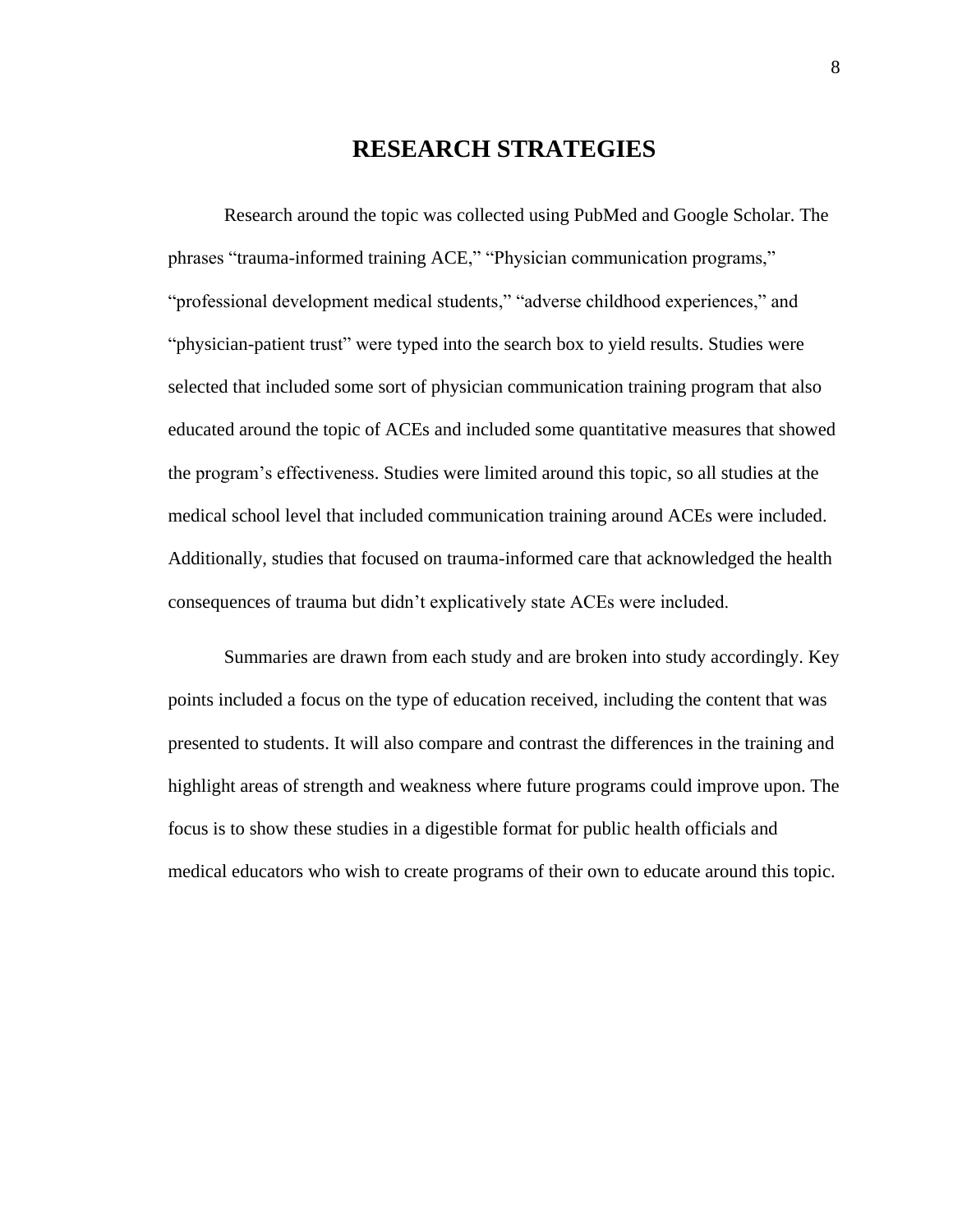# **Review of Data**

Although studies were limited around this topic, several studies were found that described curriculum created around this topic from 2011-2021. The first was published in the UK in 2011, focusing on professional development training to improve communication skills with first-year medical students (Joekes, Noble, Kubaki, Potts, & Llyod, 2011). They also assessed whether this communications training impacted later clinical assessments that occurred in years  $3 \& 4$ . Questionaries were used to evaluate student's confidence levels surrounding communication before and after training. The sample included 626 students, with 307 receiving traditional training and 323 receiving professional development training. The professional development ranged on various topics from integrated communications skills, ethics, and law. Students met once a week for a year, and content was delivered via lecture, small group, simulated patient, and a visit to a community health facility. Teaching assistants were also available. Students who participated in this program scored better on communications assessments than their counterparts  $(p<0.001)$ , however, there was no significance when assessed in a clinical setting in later years. This was specifically around communication rather than ACEs, but the program shows how a holistic education curriculum can be incorporated throughout the foundational science medical years of medical education.

In the US, most program that exists for medical students typically address the broader category of trauma-informed care (TIC), rather than specifically address ACEs. One curriculum at Brown University that was developed for first-year students focused on trauma-informed physical examination during a clinical skills course (Elisseou, Puranam & Nandi, 2018). During a typical three-hour class for clinical skills, 35 students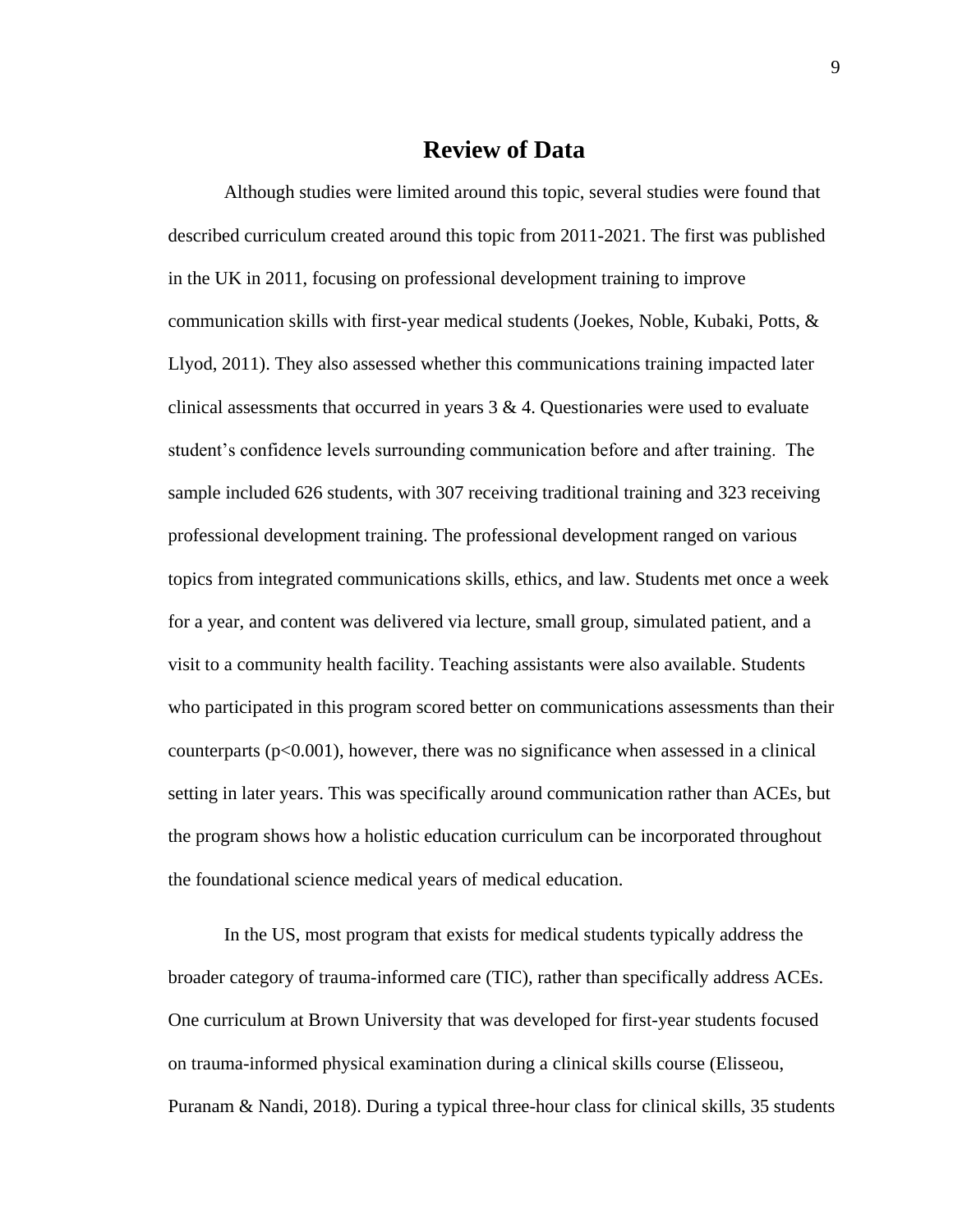initially participated in a lecture around trauma-informed care. They then had small group time to practice both a physical exam and medical interview using trauma-informed practices with a supervising faculty member. This was reviewed favorably by students, and three months after the session, surveys found that the students were still showed familiarity, comfortability, and practiced TIC  $(p<0.001)$ . Brown decided to scale this program and incorporate all first-year students.

One specific study addressed introducing ACEs in a lecture format to first-year medical students, and resiliency was also a study component. One hundred twenty-four students participated in either a live or online recorded 1-hour lecture. The focus of the lecture included an introduction to ACEs and the link between ACEs and chronic medical conditions. Self-assessments completed pre, and post-lecture showed a significant increase in student knowledge surrounding the topic  $(p<0.001)$ . (Onigu-Otite & Idicula, 2020). There was no further assessments to show how the students incorporated this into their communications style with patients or how long students retained the material.

Another study that incorporated the specific role of ACEs within a course was at Rutgers New Jersey Medical School (Pletcher et al., 2019). They created a three-hour workshop as a part of a larger health equity and social justice mandatory course. Specific themes of the course included the power dynamics of the physician-patient relationship, social determinants of health, and partner violence. This workshop ran for three years with 535 students participating. It included topics related to foundational knowledge of the topic and a review of assessment tools that providers can use with patients.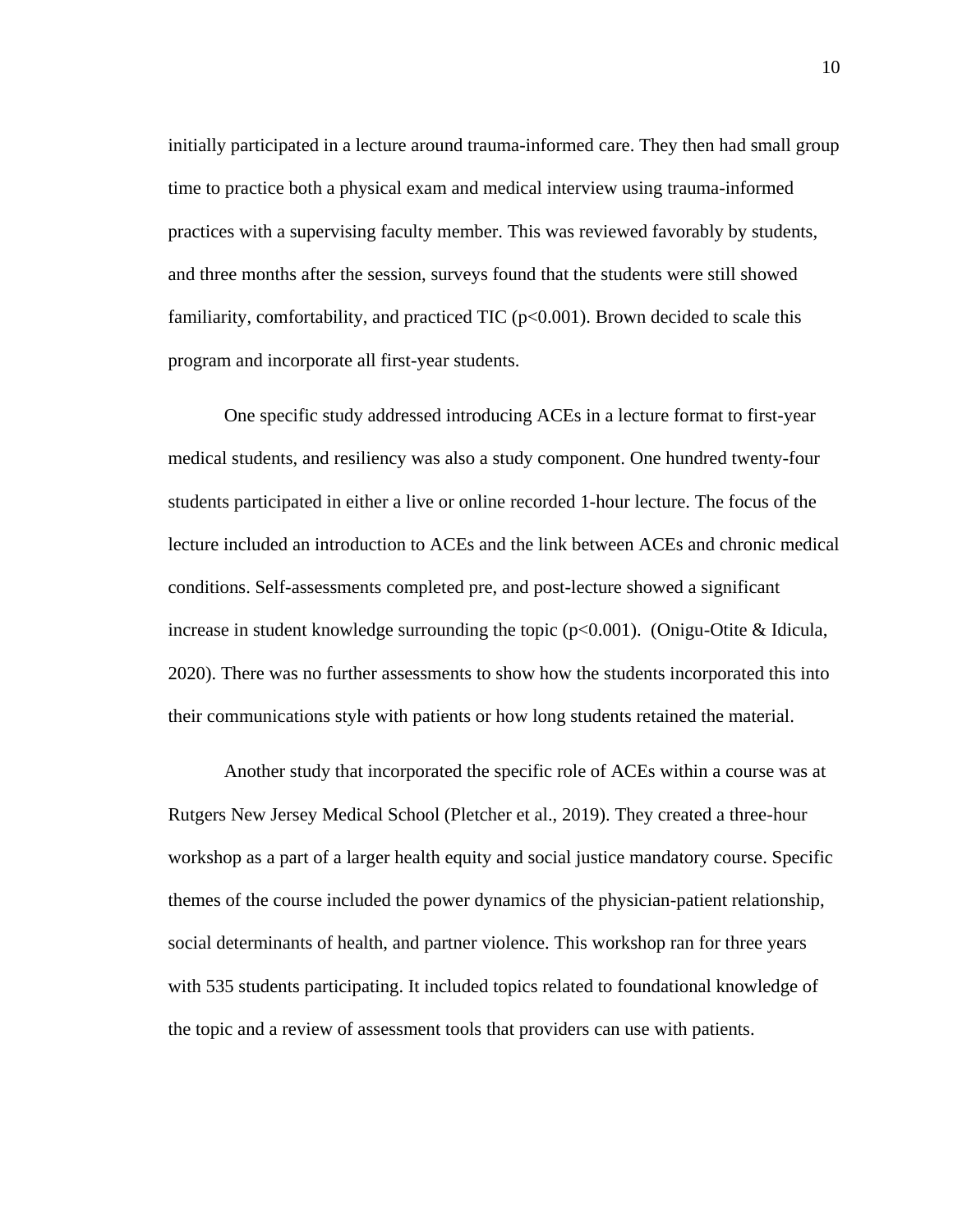Two additional recent studies also focused on educating medical students but were more event-based electives like symposiums, or discreet trainings that students could electively choose to participate in. The first was at UC Davis, with 20 students over two separate summers (9 students in 2014 and 11 students in 2015) as part of a summer institute on Race and Health. The lecture format was 6 hours in total, two hours apiece spread out over three days. The content revolved around foundational learning of the prevalence of trauma, foundational knowledge of ACEs, and their impacts on health. Students then used this foundational knowledge to educate around and practice a traumasensitive assessment. Qualitative data were collected using five open-ended questions. Most students showed a favorable response to the training and felt it beneficial (Goldstein et al, 2018).

George Washington University School of Medicine and Health Sciences created a symposium where 179 second-year medical students attended. The symposium was 4 hours and included lectures around trauma, childhood adversity, and health. It also attempted to address the health effects that those with trauma experience and help develop a trauma-informed approach to patient care. Qualitative surveys were collected from students, and 4/5 gave the symposium a positive rating and stated that it had increased their knowledge around TIC (Chokshi et al., 2020).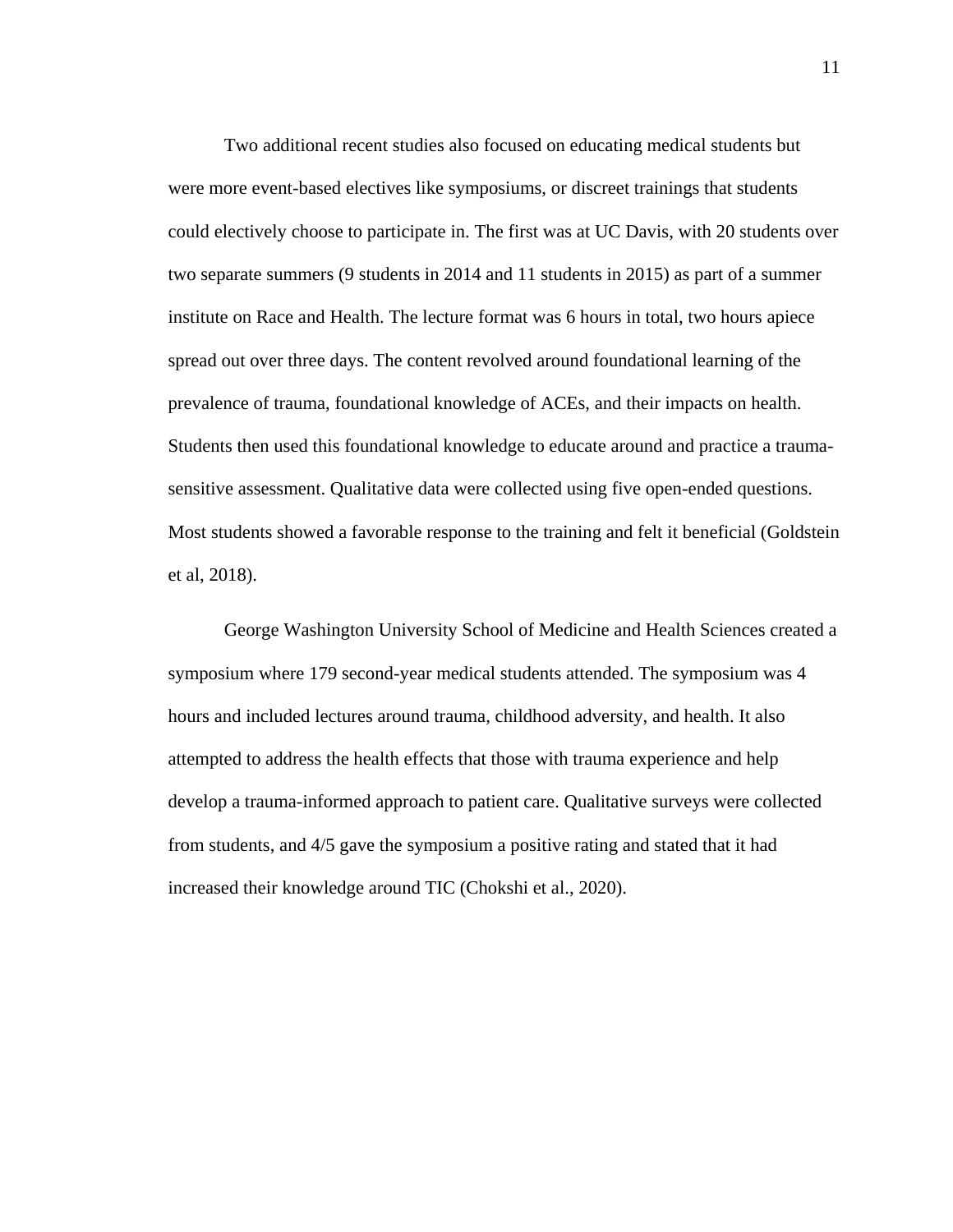| <b>Authors</b>    | Length              | Delivery                              | Content                                                                                                                                                       | Significance                       |
|-------------------|---------------------|---------------------------------------|---------------------------------------------------------------------------------------------------------------------------------------------------------------|------------------------------------|
| Joekes et al      | once a<br>week/year | lectures and<br>small groups          | communication, ethics,<br>law                                                                                                                                 | p < 0.001                          |
| Goldstein et al   | 6 hours             | lectures,<br>discussions,<br>practice | foundational learning<br>of the prevalence of<br>trauma, foundational<br>knowledge of ACEs<br>and their impacts on<br>health, trauma-<br>informed assessments | positive<br>response               |
| Onigu-Otite et al | 1 hour              | Live and<br>online lecture            | <b>Foundational ACE</b><br>knowledge, link<br>between ACE and<br>Health                                                                                       | p < 0.001                          |
| Elisseou et al    | 3 hours             | lecture, small<br>group               | Hour 1: foundational<br>lecture; Hour 2-3: small<br>group practice of<br>physical exam and<br>medical interviewing<br>skills                                  | p<0.001                            |
| Chokshi et al     | 4 hours             | lecture, small<br>group               | principles of TIC,<br>application of TIC                                                                                                                      | qualitative 4/5<br>positive rating |
| Pletcher et al.   | 3 hours             | Lecture, small<br>group<br>discussion | Foundational<br>principles, application<br>of ACE assessments,<br>case study                                                                                  |                                    |

**Table 1.** Summary of studies and main points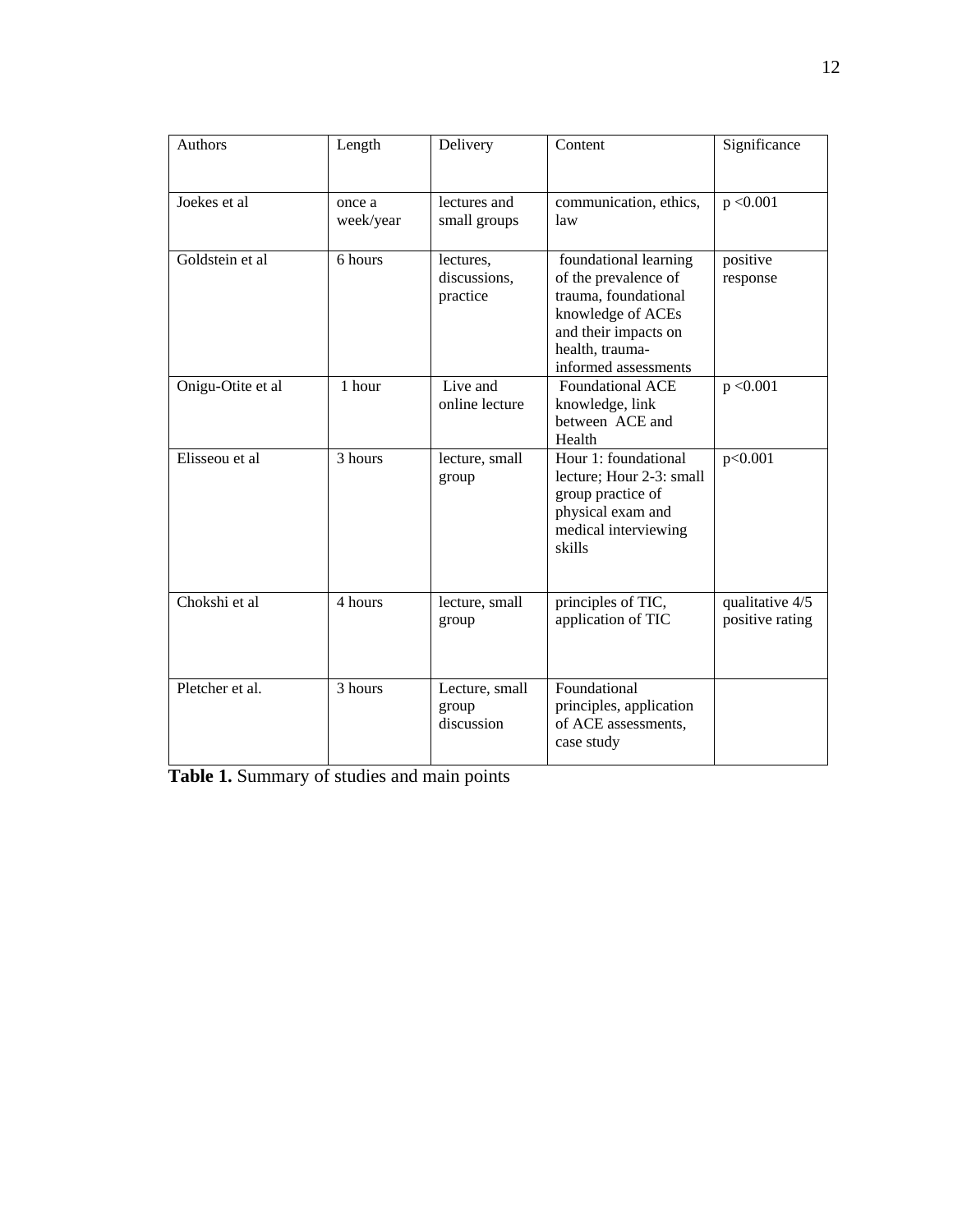### **DISCUSSION**

The most striking observations of this research are the limited number of studies that surround this topic and the lack of clear distinction between ACE and traumainformed care. While ACEs are certainly a part of trauma-informed care and should be taught hand in hand, ACEs have separate considerations that should be taken. Given that trauma occurred in childhood, certain developmental factors can influence a patient and the trauma recovery period. While having a trauma informed approach will certainly help providers navigate relationships with patients who have suffered an ACE, there are also specific assessment tools that providers can use to identify patients that are at risk of ACE-related health conditions. Not educating around the particular health conditions that can arise from ACEs and strategies that providers can use to intervene both one-on-one and, in the community that they practice in, would be a mistake.

### **Content**

Most programs had a hybrid of lecture and hands-on components. Lectures established foundational knowledge, either of ACEs or the trauma process. Additionally, they discussed conducting trauma-informed interviews and assessments or discussed ongoing research and community data collected. Often these lectures were used as the groundwork for students practicing trauma-informed care skills through interviews and physicals exams while being overseen by an expert. Many programs brought in psychological experts on the topic to conduct this training, or they modeled it around theories and principles established by trauma psychologists.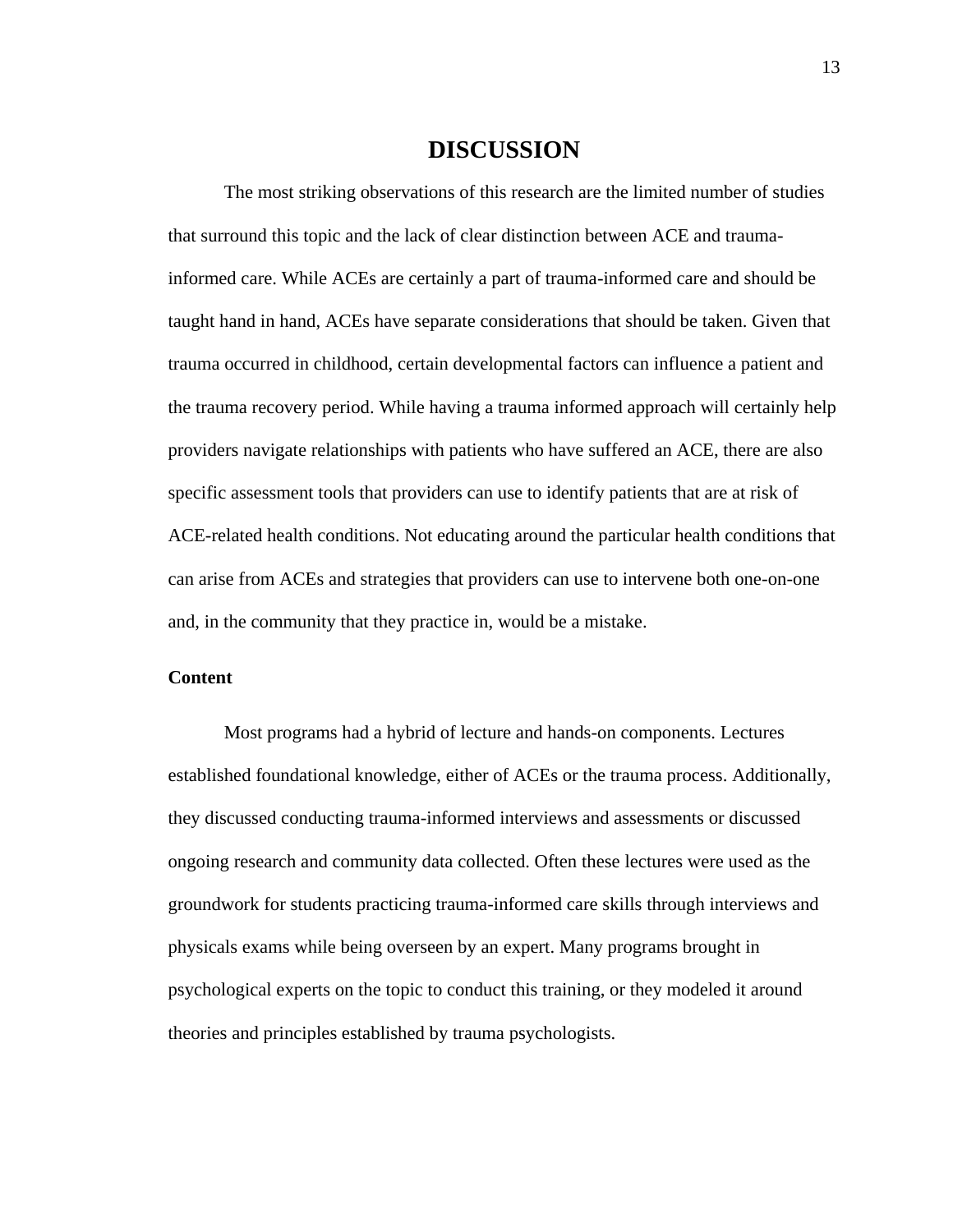Students responded favorably to these hands-on experiences, and often those who responded to surveys or other assessments of the experiences asked for more practice time with a standardized patient or more small-group time (Elisseou, Puranam & Nandi, 2018) (Chokshi et al., 2020). They also felt that the lectures increased their knowledge around the topic, and often these lessons were retained several months after they were taught. Exposure to and knowledge around TIC and ACEs allowed students to be more mindful of their approach with patients. There was also a feeling of wanting more time to learn about and practice these principles by those who responded to surveys, particularly by those in programs where the time spent was more limited, or the programming was elective based. Most programs were only several hours in length and were found incorporated into an event or course focused on humanities. Mostly first-year medical students attended these courses, especially if they were mandatory course-based.

Only one study, by Pletcher et al. (2019), made a clear distinction in instructing around power-based trauma issues that can arise with ACE. While this can be a separate issue occurring later in the life-course and should be a point of consideration with all TIC, ACEs that have power-based or relationship-based violence often lead to patients having a more negative experience with providers and less adherence to medical advice. This type of trauma also disproportionally affects women, particularly women of color, who are already marginalized within the healthcare system. Effective communication is already shown to be a benefit to patient adherence. Therefore, it is essential that programming makes a note of this during training and incorporate it into the TIC process.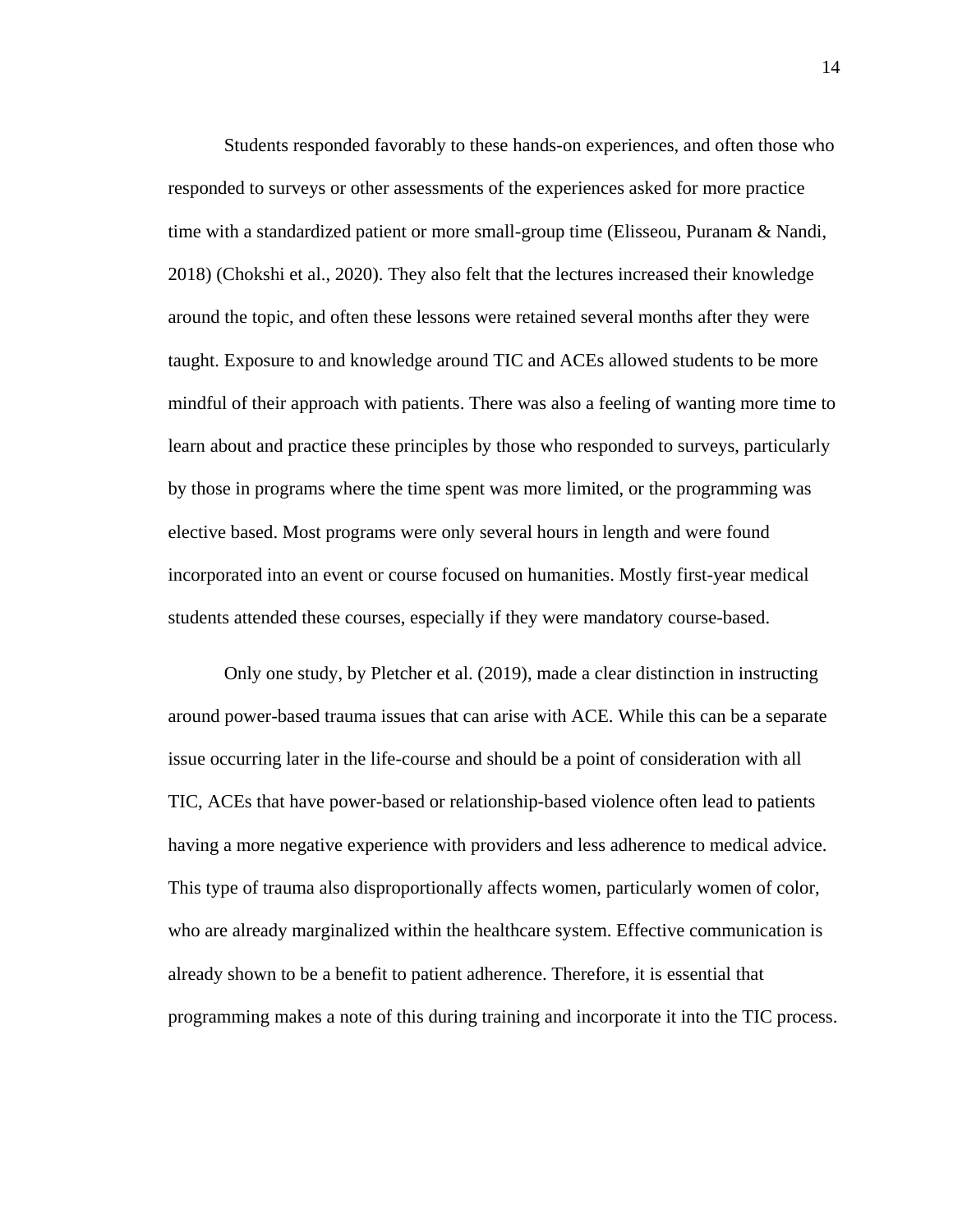### **Reliability**

Given the rise in knowledge around this topic, studies are just beginning to be conducted on the effectiveness of programming and the future consequences of such training. For now, the primary measure of this type of programming is qualitative around how much students felt they learned and how well they retained some of the lessons. Given that there was a high percentage of programs incorporated in elective symposiums, usually dealing with issues of equity and justice, it is likely that this attracted a certain type of student who would find this topic beneficial. In Elisseou, Puranam & Nandi (2018), in which the foundational knowledge and the skills of taking a trauma-informed assessment and physical exam were assessed, students could retain some of the lessons three months after the clinical skills lab. Response rates were generally lower with follow-up surveys, and multiple authors noted that the students who responded to these surveys were often those who were engaged in other justice and equity projects and had previously shown an interest in the subject matter.

It is unclear yet if this training early in medical education will have implications on physician communication and patient adherence in the future. There are limited quantitative measurements of the effectiveness of these programs yet, especially since studies are so limited.

15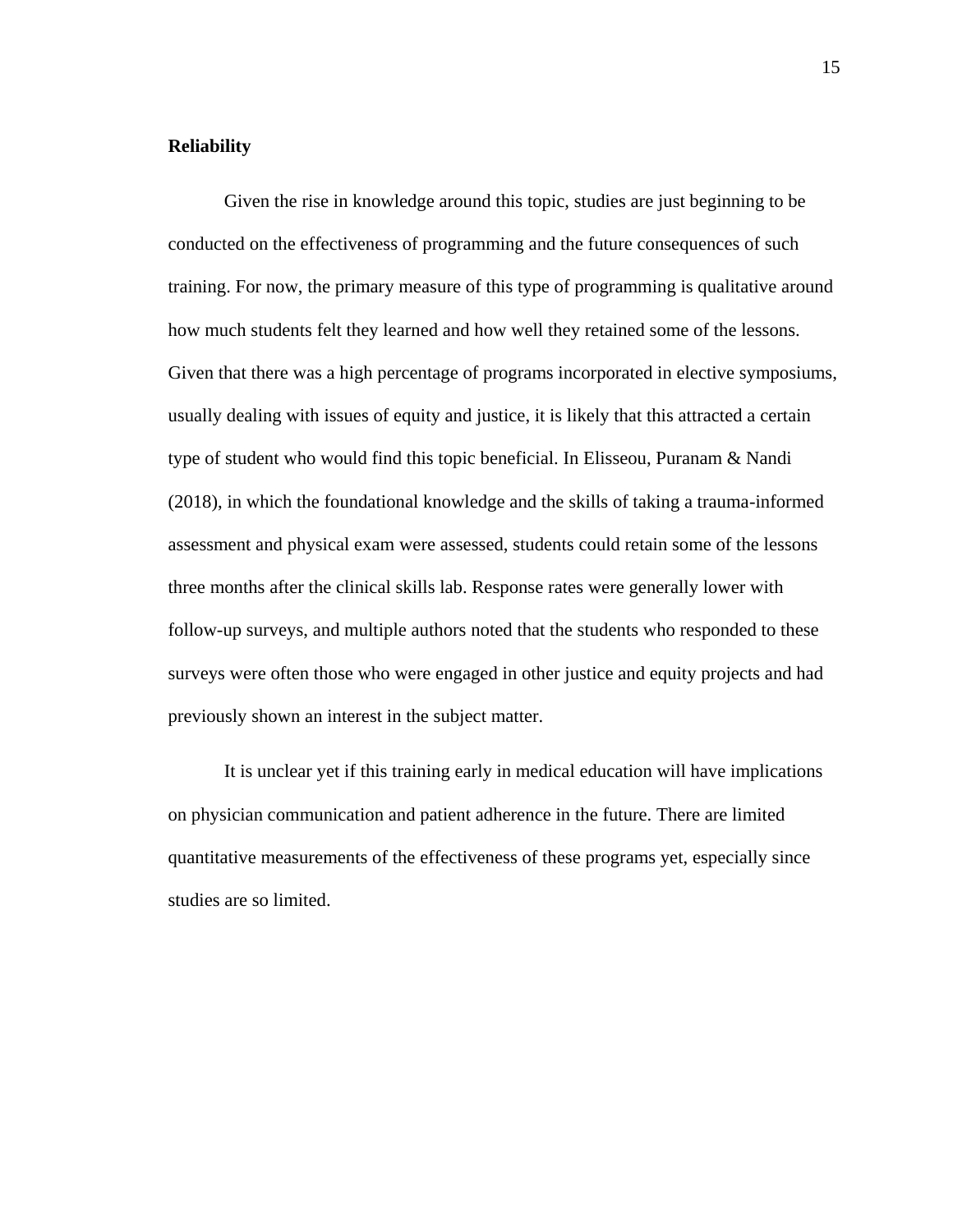# **RECOMMENDATIONS FOR FUTURE STUDIES**

Given the fact that this is a new area of study and conversation, both in the public health and the biological science communities, there will be plenty of further information surrounding this topic that is likely to emerge in the future surrounding trauma and the biological mechanisms that can cause disease and what we can do to intervene. One of the core tenants of public health is creating a competent and educated workforce. While new research is being conducted, healthcare providers must be educated around ACEs.

The future of medicine is one where there is more emphasis placed on the patientdoctor relationship and the patient experience. Some healthcare systems and insurance companies are moving towards a model rooted in patient-reported outcomes for assessing the physician's performance and value of the healthcare received (Abdurrob & Smith, 2020). If this is the model moving forward, physicians must have effective communications training, specifically rooted around issues that could have implications with patient's health, confidence, and trust in their healthcare. Much of the research surrounding physician communication, patient trust, and satisfaction has been limited to areas outside the United States in areas such as Canada and the UK. There are many opportunities in this country to implement and study programs of this nature.

While trauma-informed training is not a new concept, incorporating the ACE model into this training will give physicians and future physicians tools to address specific health complaints that might arise due to previous trauma. Additionally, it could benefit students to understand this while they are learning about core sciences in medicine.

16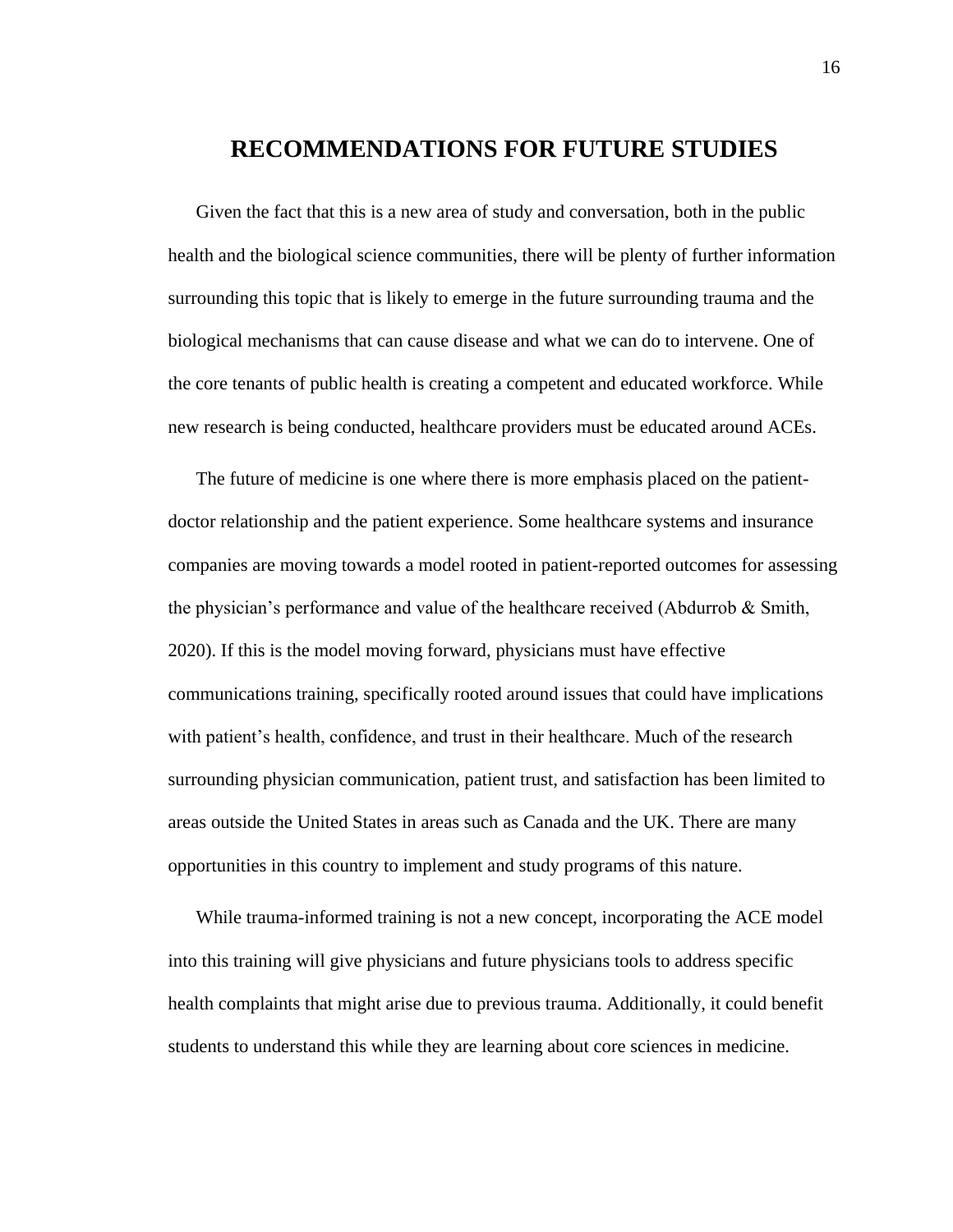#### **REFERENCES**

- Birkhäuer, J., Gaab, J., Kossowsky, J., Hasler, S., Krummenacher, P., Werner, C., & Gerger, H. (2017). Trust in the health care professional and health outcome: A meta-analysis. *PLoS One*.
- Boullier, M., & Blair, M. (2018). Adverse Childhood Experiences. *Paediatrics and Child Health*, 132-137.
- CDC. (2020, April 3). *Preventing Adverse Childhood Experiences*. Retrieved from CDC: https://www.cdc.gov/violenceprevention/aces/fastfact.html
- CDC. (2021, March 18). *10 Essential Public Health Services*. Retrieved from Centers for Disease Control and Prevention: [https://www.cdc.gov/publichealthgateway/publichealthservices/essentialhealthser](https://www.cdc.gov/publichealthgateway/publichealthservices/essentialhealthservices.html) [vices.html](https://www.cdc.gov/publichealthgateway/publichealthservices/essentialhealthservices.html)
- Chokshi, B., Walsh, K., Dooley, D., Falusi, O., Deyton, L., & Beers, L. (2020). Teaching Trauma-Informed Care: A Symposium for Medical Students. *MedEdPORTAL*, *16*(1), 11061. https://doi.org/10.15766/mep\_2374-8265.11061
- Cronholm, P. F., Forke, C. M., Wade, R., Bair-Merritt, M. H., Davis, M., Harkins-Schwarz, M., . . . Fein, J. (2015). Adverse Childhood Experiences: Expanding the Concept of Adversity. *American Journal of Preventive Medicine*, 354-361.
- Elisseou, S., Puranam, S., & Nandi, M. (2018). A novel, trauma-informed physical examination curriculum. *Medical Education*, *52*(5), 555–556. https://doi.org/10.1111/medu.13569
- Felitti, V. J., & Anda, R. F. (2014). The lifelong effects of adverse childhood experiences. In D. L. Chadwick, *Chadwick's Child Maltreatment: Cultures at Risk and the Role of Professionals* (pp. 203-215). St. Louis: STM Learning INC.
- Joekes, K., Noble, L. M., Kubaki, A. M., Potts, H. W., & Llyod, M. (2011). Does the inclusion of 'professional development' teaching improve medical students' communication skills? *BMC Medical Education*.
- Klest, B., Tamaian, A., & Boughner, E. (2019). A model exploring the relationship between betrayal trauma and health: The roles of mental health, attachment, trust in healthcare systems, and nonadherence to treatment. *Psychological Trauma: Theory, Research, Practice from the American Psychological Association*, 656- 662.
- Onigu-Otite, E., & Idcula, S. (2020). Introducing ACEs (Adverse Childhood Experiences) and Resilience to First-Year Medical Students. *MedED Portal*.